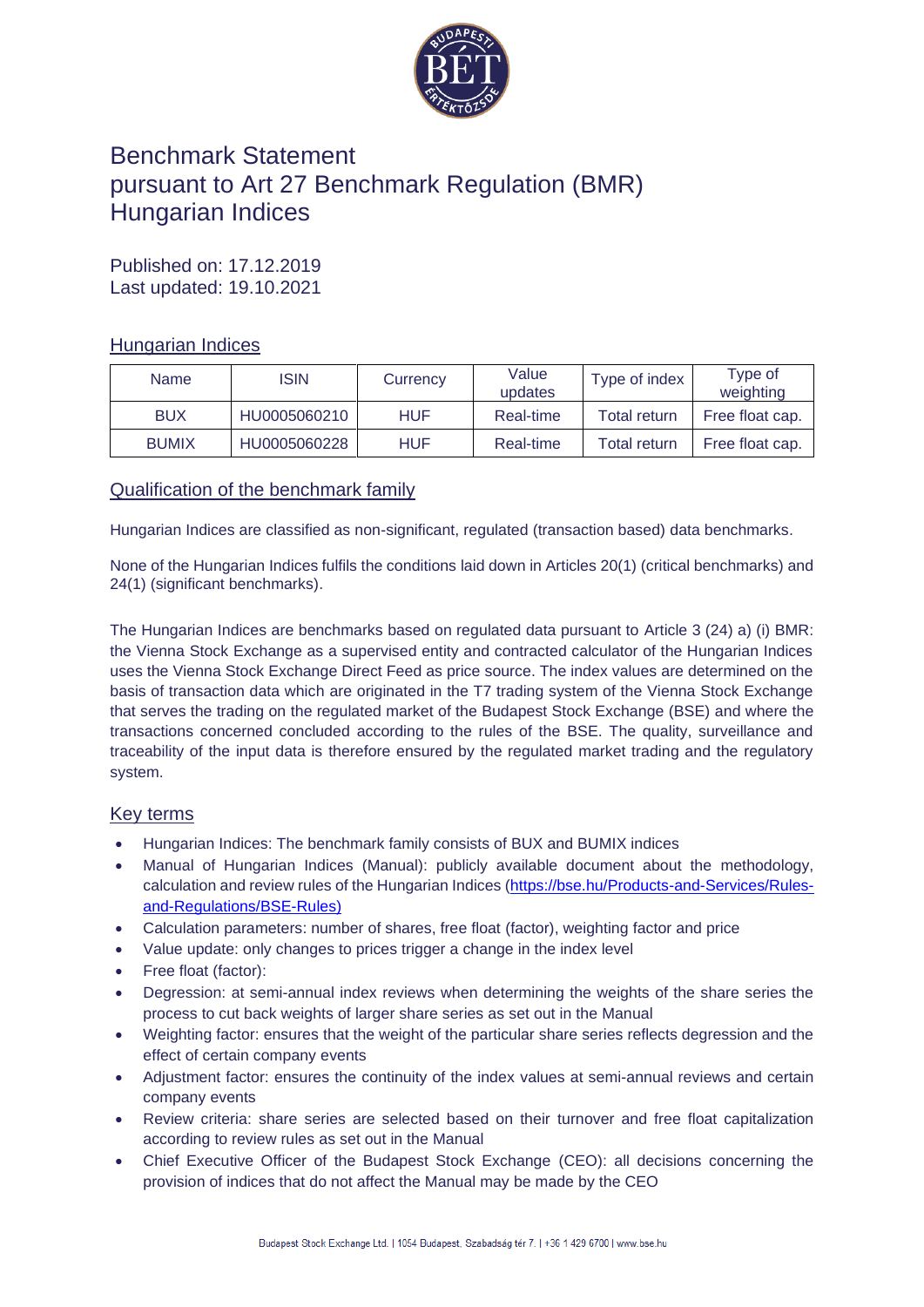

- Board of Directors of the Budapest Stock Exchange (Board of Directors): all amendments to the Manual is approved by the Board of Directors
- Index Committee: professional committee with an advisory function in relation with managing and developing the Hungarian Indices

## Economic reality measured

BUX and BUMIX indices reflect the performance of the equities introduced to the regulated market of the BSE, thus reflect the performance of the entire Hungarian equity market. The BUX index basket represents the price movement of the shares with the biggest capitalization and turnover (blue chip) meanwhile BUMIX index basket represents shares with medium and low capitalization. The exact composition of the indices is defined and kept up to date in accordance with the publicly available rules and regulations for the Hungarian Indices of BSE. All index-related decisions are reached exclusively in accordance with the publicly available rules and regulations for the Hungarian Indices issued by BSE.

## Controls and rules that govern any exercise of judgement or discretion

Index values are calculated by Vienna Stock Exchange based on contractual agreement between BSE and Vienna Stock Exchange. The calculation of the indices is based exclusively on traded prices, as well as on an automated mechanism that excludes any human discretion or judgement.

In certain cases, in the equity selection (Section 3.10 of the Manual) or at changes in the index due to company events (Section 4.2.4). discretion can be applied.

## External factors and their influence on the benchmarks

Despite all precautions taken, an index may still be impacted by exogenous factors that can result in changes to the methodology or even the cessation of the index. Changes to the methodology or the cessation of indices may have a direct impact on financial products that reference the development of the underlying indices.

#### **Methodology**

The methodology is proposed by the CEO based on the suggestions of the Index Committee and signed off by the Board of Directors.

- The main criteria for selection are tradability and size, i.e. optimal replication of the index by the index users and reflection of the economic reality represented.
- The weighting in the index is based on free-float capitalization where the biggest equities' weights are cut back in order to make the indices more balanced and diversified (degression).
- Calculation based on the trading prices concluded on the regulated market of BSE excludes the exercise of discretion and minimizes the probability of manipulation.
- Detailed methodology and rules (Manual) are publicly available on BSE's website.

# EXPLANATION OF HOW ESG FACTORS ARE REFLECTED IN THE KEY ELEMENTS OF THE BENCHMARK METHODOLOGY

Name of the benchmark administrator: Budapest Stock Exchange Ltd.

Asset class underlying of the family of benchmarks: Equity Name of the family of benchmarks: Hungarian Indices

Does the benchmark methodology for the family of benchmarks take into account ESG factors? **NO**

Last updated: 19.10.2021 Reason for update: Annual review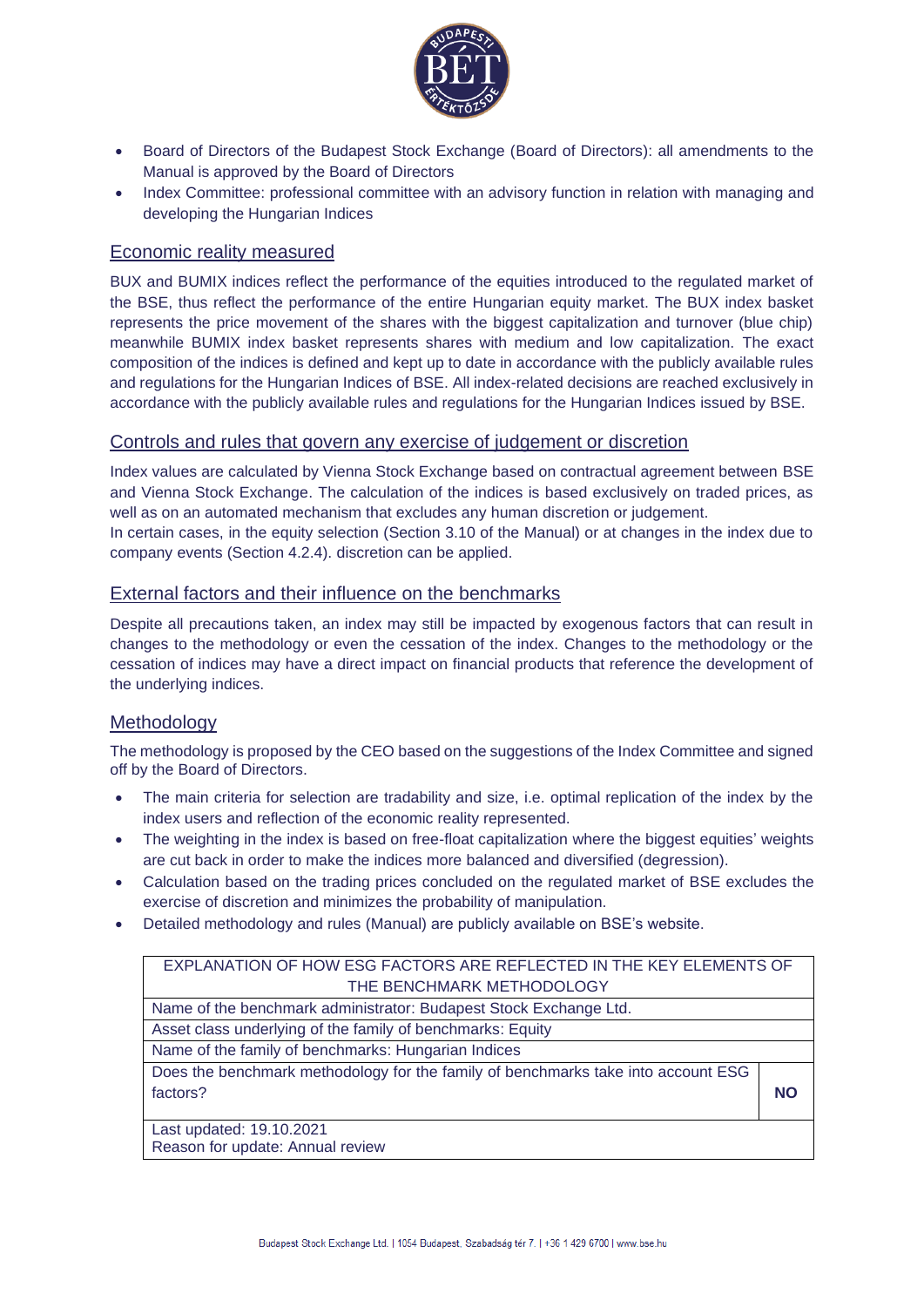

# Criteria for determining the benchmark

- Only the prices of an index member equity traded exclusively on the regulated market of BSE can trigger a new index level.
- New index levels are calculated based on a publicly available formula (in the Manual).
- As only traded prices may trigger a new index level and the largest and most liquid stocks have already been selected for an index by the methodology, there is no need for defining minimum volume for the required data, the last index level always represents the most current picture of the economic reality to be measured.
- Weightings of an index besides changes in index member equity prices can be amended in accordance with the rules set out in the Manual
	- o regularly at the semiannual reviews by adjusting the calculation parameters to the actual situation,
	- o due to certain company events as set out in the Manual.
- The following factors have an influence on the weighting of an index:
	- $\circ$  Last traded prices of the index member equity series changes the weighting in real time
	- o Number of equities listed on the BSE of the index member equity series
	- $\circ$  Free float (factor): effectively tradable quantity of equity series (ratio) that is taken into account when calculating free float capitalization
	- o Weighting factor: can adjust the free float capitalization derived weightings due to degression and certain company events
	- $\circ$  Additions to an index: when new companies meet the inclusion criteria of an index in the review months of March and September, they are added to the index after the third Friday of the month in which the review takes place
	- o Removals from an index: when index member companies no longer meet the inclusion criteria of an index in the review months of March and September as defined in the Manual, they are removed from the index after the third Friday of the month in which the review takes place

# Determination of the benchmarks in periods of stress and potential restrictions in illiquid and fragmented markets

- The values of the Hungarian Indices are based exclusively on the traded prices of BSE's regulated market.
- The selection of index members is based on the principle of including the largest and most liquid companies in an index. Therefore, in all phases – irrespective of whether many or few updates – the most current economic reality is always optimally represented.
- The calculation of the Hungarian Indices may be suspended by the publication of the resolution concerned as soon as possible if there is no transaction concluded for the equity series embody at least 75% of the index basket weight within 10 trading days on BSE.
- Should a situation arise in which it is no longer possible to compute an index, the following procedure shall apply:
	- o BSE informs the market participants about the situation
	- $\circ$  The CEO when appropriate, after consulting with the relevant stakeholders decides on the actions that should be taken
	- o Communication and implementation of the actions to be taken

## Dealing with errors in the input data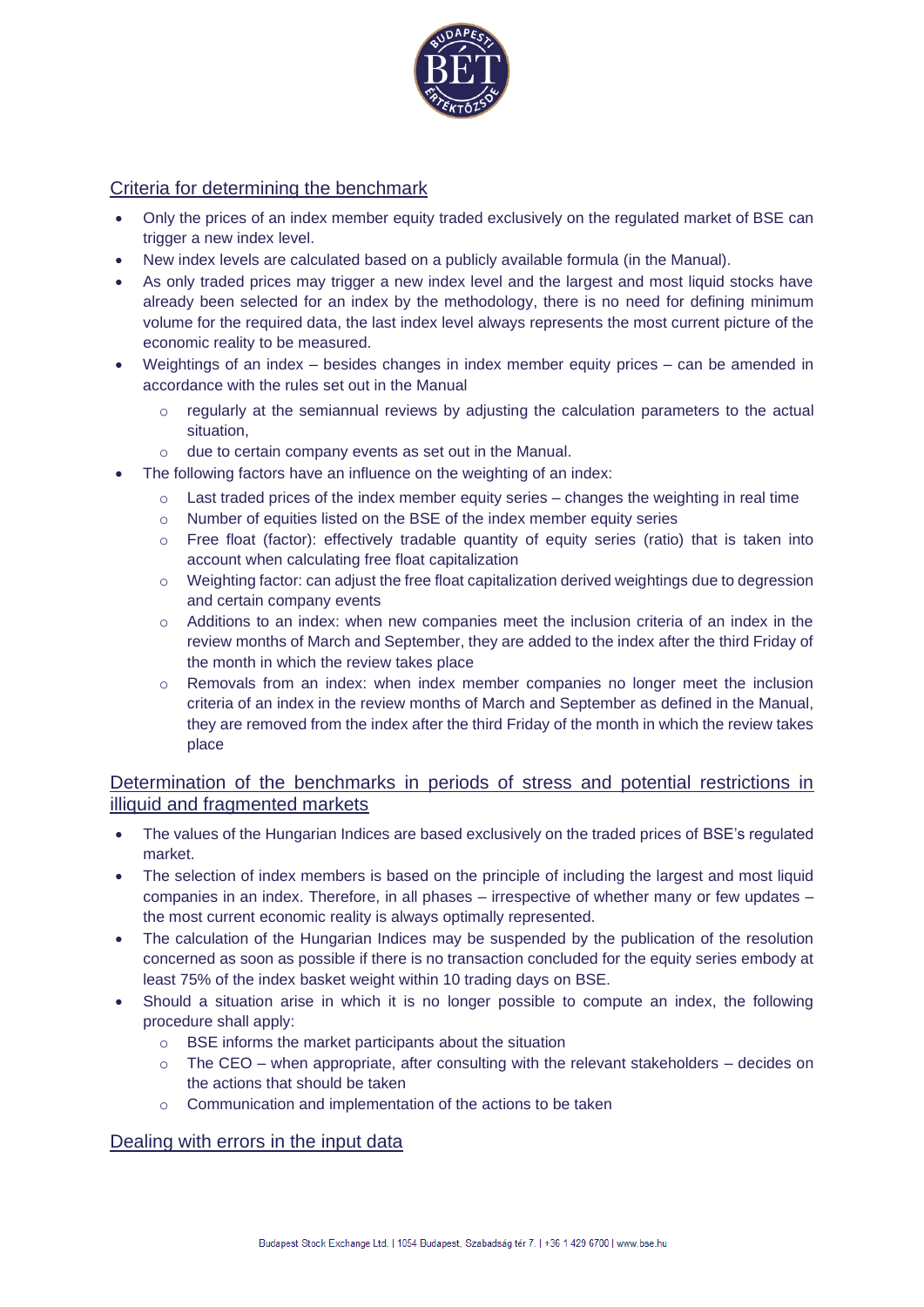

- Should wrong input data flow into the index calculation, the first and primary step is to inform all market participants of problems in the index calculation.
- In order to stop the dissemination of false index data, the affected index is suspended.
- Afterwards an error diagnosis is made, and the relevant corrections are made to the false values.
- After the corrections are completed, the market participants are notified of this.

#### Changes to or cessation of a benchmark

It can become necessary to discontinue an index when the underlying parameters for the calculation of the index are no longer given and cannot be replaced. Changes to the index can be implemented as a result of index development or if the market circumstances have changed significantly.

• Changes to the methodology

When changing the methodology, after the prior approval of the Index Committee a proposal by the CEO for the Board of Directors is prepared about the modification of the Manual of Hungarian Indices. After the approval of the Board of Directors, changes to the Manual are published by the BSE on its website at least 10 calendar days before its entry into force.

• Cessation of the benchmark

Should a situation arise in which the Board of Directors decides on the cessation of an index, the details of the procedure should be determined and published based upon the consultation of market participants also taken the index related contracts in place into account. Detailed information about the cessation is published as soon as possible that the market participants can prepare for the event.

• Force Majeure

The index calculation is discontinued due to force majeure, when due to a natural disaster or similar event the calculation is temporarily or permanently rendered impossible. In this case BSE publishes the last official values of the Hungarian Indices and their last valid composition.

#### Environmental, social and governance factors ("ESG" factors)

| EXPLANATION OF HOW ESG FACTORS ARE REFLECTED IN THE BENCHMARK<br><b>STATEMENT</b>                                                                                                                                          |           |  |  |  |
|----------------------------------------------------------------------------------------------------------------------------------------------------------------------------------------------------------------------------|-----------|--|--|--|
| <b>CONSIDERATION OF ESG FACTORS</b>                                                                                                                                                                                        |           |  |  |  |
| Name of the benchmark administrator: Budapest Stock Exchange Ltd.                                                                                                                                                          |           |  |  |  |
| Asset class underlying of the family of benchmarks: Equity                                                                                                                                                                 |           |  |  |  |
| Name of the family of benchmarks: Hungarian Indices                                                                                                                                                                        |           |  |  |  |
| Are there in the portfolio of the benchmark administrator any EU Climate Transition<br>Benchmarks, EU Paris-aligned Benchmarks, benchmarks that pursue ESG objectives<br>or benchmarks that take into account ESG factors? | <b>NO</b> |  |  |  |
| Does the family of benchmarks pursue ESG objectives?                                                                                                                                                                       | <b>NO</b> |  |  |  |
| DISCLOSURE OF THE ALIGNMENT WITH THE OBJECTIVES OF THE PARIS AGREEMENT                                                                                                                                                     |           |  |  |  |
| Does the family of benchmarks align with the target of reducing carbon emissions or<br>the attainment of the objectives of the Paris Agreement?                                                                            | <b>NO</b> |  |  |  |
| Last updated: 19.10.2021<br>Reason for update: Annual review                                                                                                                                                               |           |  |  |  |